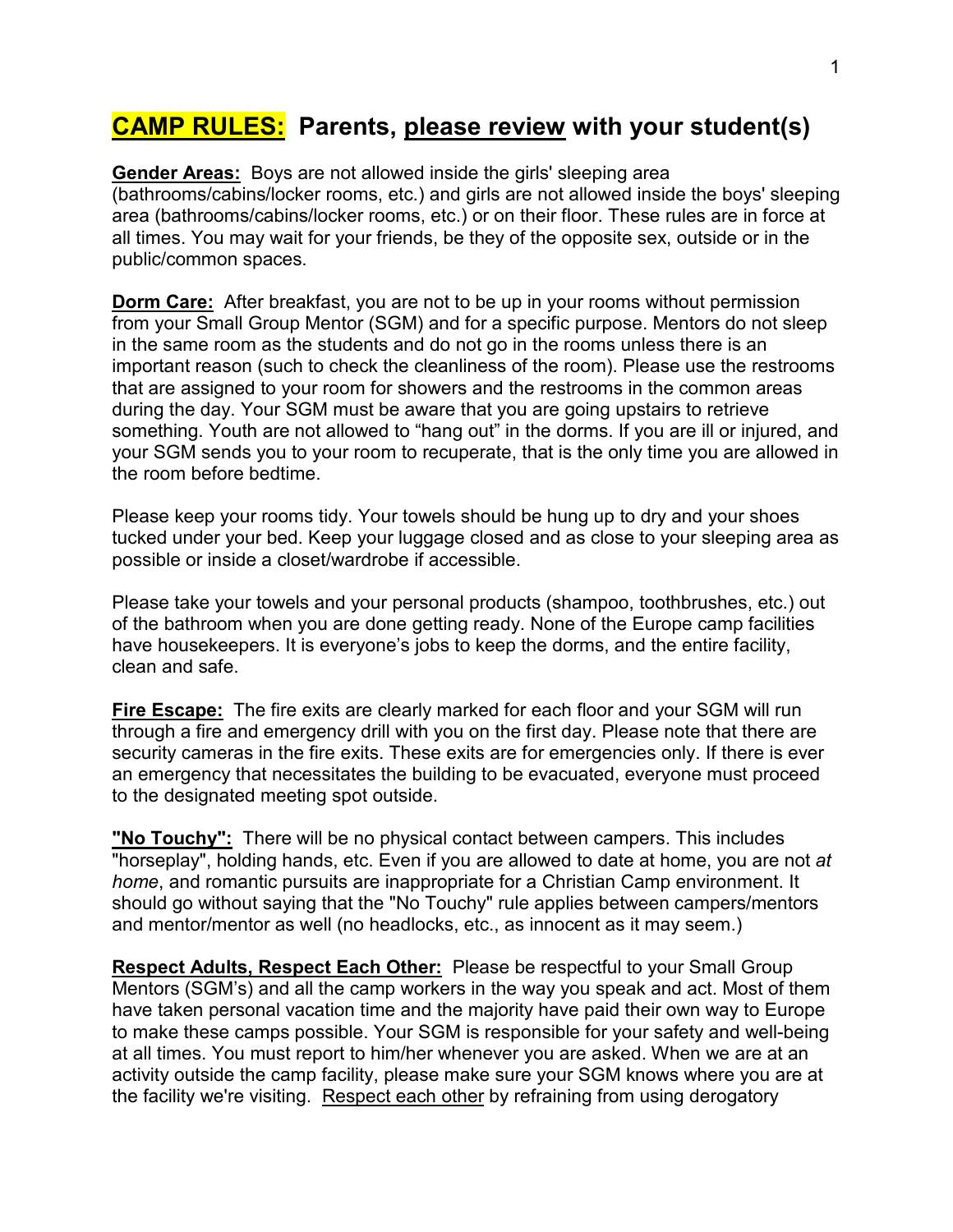language and put-downs such as "stupid", "loser", or using the Lord's name in vain. We are striving to maintain a positive Christian atmosphere.

**Swearing:** It should go without saying that foul language is unacceptable.

**Participation:** In most cases, we will not offer the option of "hanging out" while the rest of the group goes to a planned activity. We do our best to arrange a large variety of activities for all interests, and in many instances you'll be able to choose between sports, games, drama, arts and crafts, etc. However, when we're going somewhere or doing something as a group, we must all go together. If you prefer not to, or cannot for some reason, participate in an activity, please tell your SGM, so we can make other arrangements for you if possible.

**Leaving the Camp:** From the time you board the bus or enter the facility campus until we officially end the camp, you are our responsibility. No camper is allowed to leave the campus or leave the premises of any of the "outings".

**Cell-Phones, I-Pads, Laptops, Misc. Electronics:** We advised the parents not to send electronics with their teens, except to be used on the bus. Due to the constant distraction, cell phones are prohibited at the camp (although allowed during bus transportation). If the student *needs* to speak to a parent, he/she may use the phone of a mentor. If a parent needs to speak to a teen, the parent may call one of the contact numbers sent before camp and we will ensure that the parent and child speak. Electronics must be turned in to the office when the student arrives. The item will be bagged, tagged with the camper's name, and locked up until the end of camp.

**Medication/Special Needs: If you have asthma** or another ailment where you need medication with you, please bring a note from your parents (there is a place to annotate it on the Registration form). *Asthmatics should keep his/her inhaler on their person at all times.* Because inhalers are normally prescribed, the First Aid we have does not have an inhaler. Parents, please reinforce this with your asthmatic teen! We suggest bringing 2 inhalers, if you have 2, allowing the teen's SGM to keep one with him/her and the teen keeping hold of the other one. We don't want to take chances with someone's life! *If you take another medication*: parents if you want your child to keep that medication with them and be responsible themselves for taking it, please annotate that on the Registration form or email camp admin at [JacobsGen@gmail.com.](mailto:JacobsGen@gmail.com) Otherwise, all medication will be turned into the office. *If you have a severe allergy, you must let us know* so we can avoid anything that would trigger an allergy attack. We will do our utmost to help guard against harmful contacts, but please brief your child on what to be aware of for those with allergies and special medical needs.

**WATER:** Dehydration is always a concern at camp because we are very active. The teens are required to drink enough water to keep them hydrated at all times. Failing to drink enough water is very dangerous. If the teen refuses to drink water (we provide